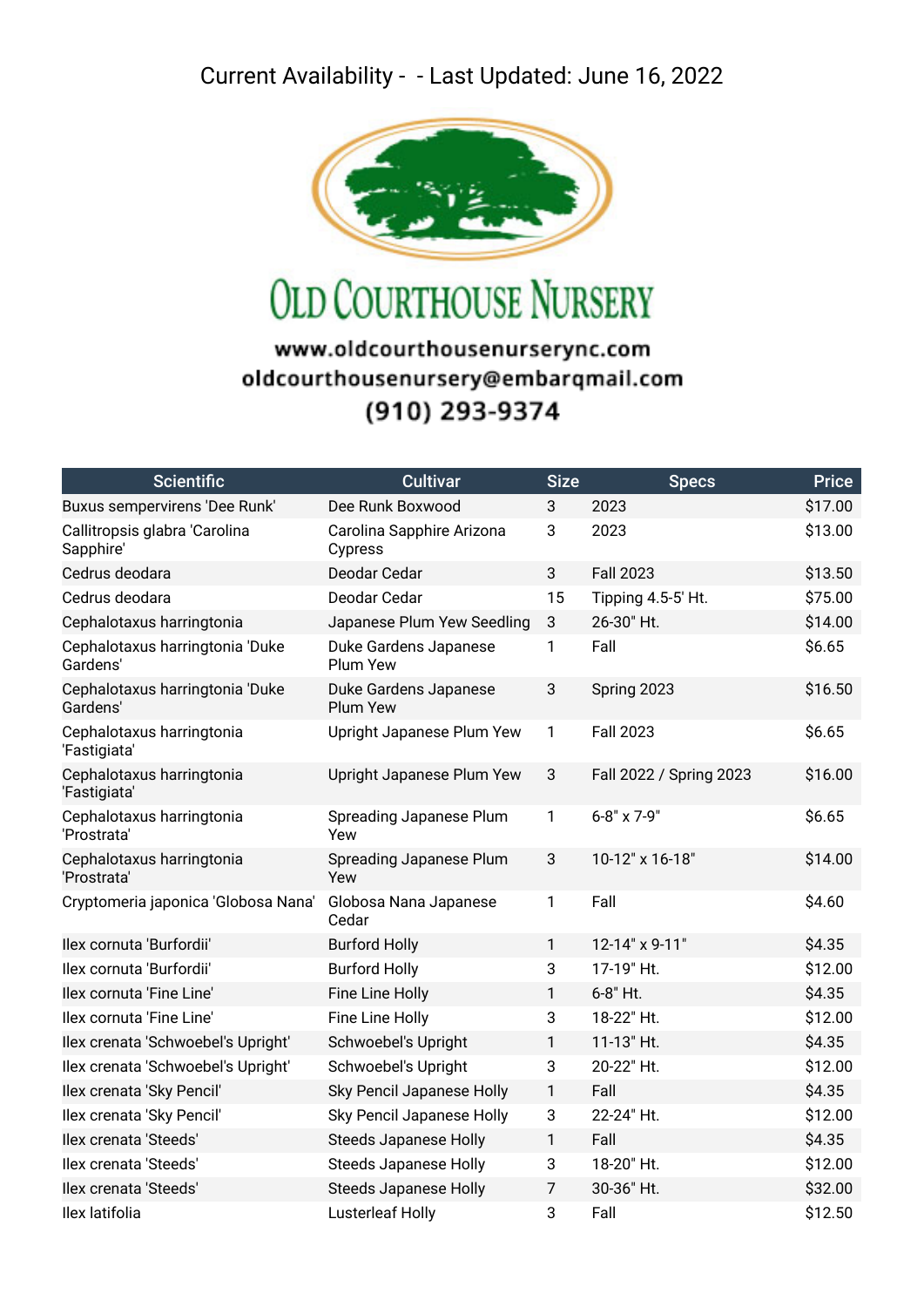| <b>Scientific</b>                          | <b>Cultivar</b>                 | <b>Size</b>    | <b>Specs</b>                                     | <b>Price</b> |
|--------------------------------------------|---------------------------------|----------------|--------------------------------------------------|--------------|
| Ilex latifolia 'Auburn'                    | Auburn Lusterleaf Holly         | 3              | Late Summer / Fall                               | \$12.50      |
| llex opaca                                 | American Holly                  | 3              | Fall 2022 / Spring 2023                          | \$12.50      |
| llex opaca                                 | American Holly                  | $\overline{7}$ | Summer / Fall                                    | \$33.00      |
| llex opaca                                 | American Holly                  | $\overline{7}$ | Conservation Grade, 2.5-3.5'<br>Ht., .75-1" Cal. | \$28.00      |
| llex opaca 'Greenleaf'                     | <b>Greenleaf American Holly</b> | 3              | Spring 2023                                      | \$12.50      |
| llex opaca 'Greenleaf'                     | <b>Greenleaf American Holly</b> | 7              | 2023                                             | \$32.00      |
| Ilex opaca 'Jersey Knight'                 | Jersey Knight American Holly    | 3              | Fall                                             | \$13.50      |
| Ilex opaca 'Jersey Knight'                 | Jersey Knight American Holly    | 7              | Late Spring / Summer                             | \$36.00      |
| Ilex opaca 'Miss Helen'                    | Miss Helen American Holly       | 3              | Summer                                           | \$13.50      |
| llex opaca 'Satyr Hill'                    | Satyr Hill American Holly       | 3              | Spring 2023                                      | \$13.50      |
| llex opaca 'Satyr Hill'                    | Satyr Hill American Holly       | 15             | 3.5-4' Ht.                                       | \$78.00      |
| Ilex vomitoria 'Pendula'                   | <b>Weeping Yaupon Holly</b>     | 3              | 30-36" Ht.                                       | \$13.50      |
| Ilex vomitoria 'Shadow's Female'           | Hoskin Shadow Yaupon Holly      | 3              | <b>Fall 2023</b>                                 | \$12.50      |
| llex x 'Emily Bruner'                      | <b>Emily Bruner Holly</b>       | 3              | Spring 2023                                      | \$12.00      |
| Ilex x 'Mary Nell'                         | Mary Nell Holly                 | 1              | 10-12" Ht.                                       | \$4.35       |
| Ilex x 'Mary Nell'                         | Mary Nell Holly                 | 3              | $2'$ Ht.                                         | \$12.00      |
| Ilex x 'Nellie R. Stevens'                 | Nellie R. Stevens Holly         | 1              | 9-11" Ht.                                        | \$4.35       |
| Ilex x 'Nellie R. Stevens'                 | Nellie R. Stevens Holly         | 3              | 20-23" Ht.                                       | \$11.75      |
| Ilex x 'Nellie R. Stevens'                 | Nellie R. Stevens Holly         | $\overline{7}$ | 30" Ht.                                          | \$32.00      |
| Ilex x 'Nellie R. Stevens'                 | Nellie R. Stevens Holly         | 15             | Late Summer                                      | \$70.00      |
| Ilex x 'Wirt L. Winn'                      | Wirt L. Winn Holly              | $\mathbf{1}$   | 12-14" Ht.                                       | \$4.35       |
| Ilex x 'Wirt L. Winn'                      | Wirt L. Winn Holly              | 3              | 20-24" Ht.                                       | \$12.50      |
| Ilex x Acadiana(TM) PP#14418               | Acadiana(TM) Red Holly          | 3              | 2023                                             | \$12.50      |
| Ilex x Acadiana(TM) PP#14418               | Acadiana(TM) Red Holly          | $\overline{7}$ | 30-36" Ht.                                       | \$32.00      |
| Ilex x Acadiana(TM) PP#14418               | Acadiana(TM) Red Holly          | 15             | Fall                                             | \$70.00      |
| llex x attenuata 'Fosteri'                 | <b>Foster Holly</b>             | 3              | Fall 2022 / Spring 2023                          | \$12.50      |
| Ilex x attenuata 'Nasa'                    | Nasa Holly                      | 1.             | 7-9" Ht.                                         | \$4.00       |
| Ilex x attenuata 'Savannah'                | Savannah Holly                  | 3              | 24-30" Ht.                                       | \$12.00      |
| Ilex x Christmas Jewel(R) PP#14477         | Christmas Jewel(R) Holly        | 3              | Fall                                             | \$12.25      |
| Ilex x Christmas Jewel(R) PP#14477         | Christmas Jewel(R) Holly        | 7              | 2023                                             | \$35.00      |
| Ilex x Christmas Jewel(R) PP#14477         | Christmas Jewel(R) Holly        | 15             | 3.5' Ht.                                         | \$75.00      |
| Ilex x Liberty(TM) PP#12009                | Liberty(TM) Holly               | 3              | Summer 2023                                      | \$13.00      |
| Ilex x meserveae Dragon Lady(R)<br>PP#4996 | Dragon Lady(R) Holly            | 3              | 18-20" Ht.                                       | \$13.50      |
| Ilex x meserveae Dragon Lady(R)<br>PP#4996 | Dragon Lady(R) Holly            | 7              | Late Summer / Fall                               | \$35.00      |
| llex x Oakland(R) PP#14417                 | Oakland(R) Holly                | $\mathbf{1}$   | 12-14" Ht.                                       | \$5.00       |
| llex x Oakland(R) PP#14417                 | Oakland(R) Holly                | 3              | 24" Ht.                                          | \$12.50      |
| llex x Oakland(R) PP#14417                 | Oakland(R) Holly                | $\overline{7}$ | 3-3.5' Ht.                                       | \$32.00      |
| Ilex x Oakland(R) PP#14417                 | Oakland(R) Holly                | 15             | 3.5-4' Ht.                                       | \$70.00      |
| llex x Robin(TM) PP#9486                   | Robin(TM) Holly                 | $\mathbf{1}$   | 12-14" Ht.                                       | \$5.00       |
| llex x Robin(TM) PP#9486                   | Robin(TM) Holly                 | 3              | 22-26" Ht.                                       | \$12.50      |
| Ilex x. 'Miss Patricia'                    | Miss Patricia Holly             | 3              | <b>Fall 2023</b>                                 | \$12.50      |
| Ilex x. 'Miss Patricia'                    | Miss Patricia Holly             | $\overline{7}$ | Fall                                             | \$32.00      |
| Juniperus chinensis 'Blue Point'           | <b>Blue Point Juniper</b>       | 3              | 2023                                             | \$12.25      |
| Juniperus chinensis 'Blue Point'           | <b>Blue Point Juniper</b>       | 3              | Grafted, Spring                                  | \$20.50      |
| Juniperus chinensis 'Blue Point'           | <b>Blue Point Juniper</b>       | 7              | Late Summer / Fall                               | \$32.00      |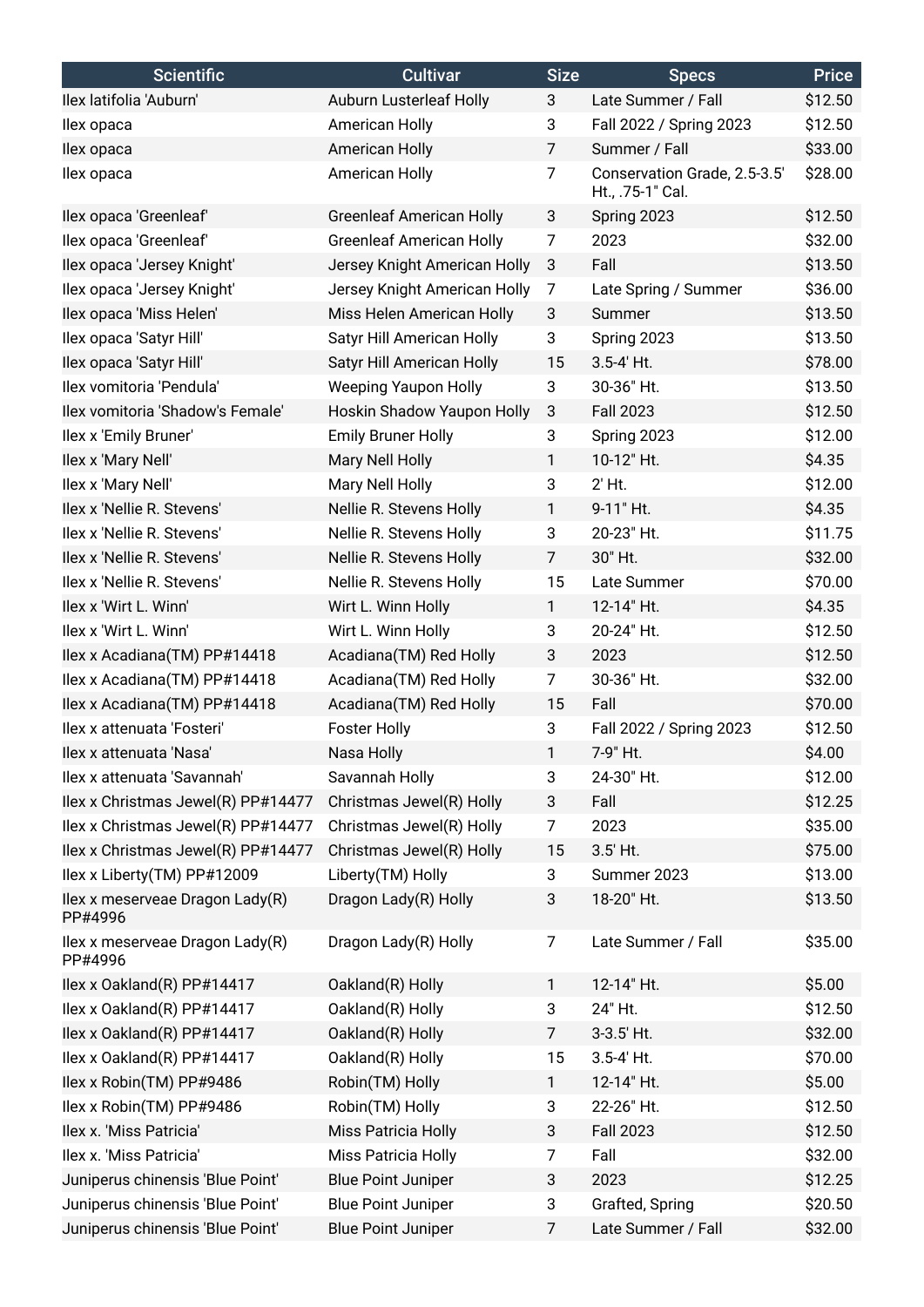| <b>Scientific</b>                          | <b>Cultivar</b>                  | <b>Size</b>    | <b>Specs</b>                   | <b>Price</b> |
|--------------------------------------------|----------------------------------|----------------|--------------------------------|--------------|
| Juniperus chinensis 'Blue Point'           | <b>Blue Point Juniper</b>        | 15             | 3.5-4' Ht.                     | \$70.00      |
| Juniperus chinensis 'Hetzii<br>Columnaris' | Upright Hetz Juniper             | 3              | <b>Fall 2023</b>               | \$13.50      |
| Juniperus chinensis 'lowa"                 | lowa Juniper                     | 3              | <b>Contract Grown</b>          | \$12.50      |
| Juniperus chinensis 'Keteleeri'            | Keteleeri Juniper                | 3              | Spring 2023                    | \$12.25      |
| Juniperus chinensis 'Keteleeri'            | Keteleeri Juniper                | 3              | <b>Grafted, Contract Grown</b> | \$20.50      |
| Juniperus chinensis 'Mountbatten'          | Mountbatten Juniper              | 3              | 2.5-3' Ht.                     | \$20.50      |
| Juniperus chinensis 'Robusta Green'        | Robusta Green                    | 3              | $2'$ Ht.                       | \$12.50      |
| Juniperus chinensis 'Spartan'              | Spartan Juniper                  | 3              | 28-32" Ht.                     | \$12.00      |
| Juniperus chinensis 'Spartan'              | Spartan Juniper                  | 3              | Grafted, 3-3.5' Ht.            | \$20.50      |
| Juniperus chinensis 'Spartan'              | Spartan Juniper                  | 7              | Spring                         | \$32.00      |
| Juniperus chinensis 'Torulosa'             | Hollywood Juniper                | 3              | 2.5-3' Ht.                     | \$12.50      |
| Juniperus chinensis 'Torulosa'             | Hollywood Juniper                | 3              | Grafted, 2.5-3' Ht.            | \$20.50      |
| Juniperus chinensis 'Torulosa'             | Hollywood Juniper                | $\overline{7}$ | Tipping 4' Ht.                 | \$32.00      |
| Juniperus chinensis 'Torulosa'             | Hollywood Juniper                | 15             | 5-5.5' Ht.                     | \$70.00      |
| Juniperus chinensis 'Torulosa'             | Hollywood Juniper                | 25             | Tipping 7-8' Ht.               | \$130.00     |
| Juniperus chinensis 'Trautman'             | Trautman Chinese Juniper         | 3              | Grafted, Contract Grown        | \$23.00      |
| Juniperus chinensis 'Trautman'             | Trautman Chinese Juniper         | 3              | Spring 2023                    | \$16.50      |
| Juniperus chinensis 'Trautman'             | Trautman Chinese Juniper         | $\overline{7}$ | Grafted, Summer                | \$38.00      |
| Juniperus chinensis 'Trautman'             | Trautman Chinese Juniper         | 15             | Tipping 4-4.5' Ht.             | \$85.00      |
| Juniperus scopulorum 'Blue Haven'          | Blue Haven Juniper               | 3              | Grafted, Spring                | \$20.50      |
| Juniperus scopulorum 'Moonglow'            | Moonglow Juniper                 | 3              | 2023                           | \$12.50      |
| Juniperus scopulorum 'Moonglow'            | Moonglow Juniper                 | 7              | Fall                           | \$32.00      |
| Juniperus scopulorum 'Skyrocket'           | Skyrocket Juniper                | 3              | 3-3.5' Ht.                     | \$12.00      |
| Juniperus scopulorum 'Wichita Blue'        | Wichita Blue Juniper             | 3              | Grafted, Contract Grown        | \$20.50      |
| Juniperus silicicola 'Brodie'              | <b>Brodie Juniper</b>            | 3              | <b>Grafted, Contract Grown</b> | \$20.50      |
| Juniperus virginiana 'Burkii'              | Burkii Juniper                   | 3              | Grafted, Contract Grown        | \$20.50      |
| Juniperus virginiana 'Burkii'              | Burkii Juniper                   | 7              | Grafted, Fall                  | \$35.00      |
| Juniperus virginiana 'Burkii'              | Burkii Juniper                   | $\overline{7}$ | <b>Fall 2022</b>               | \$32.00      |
| Juniperus virginiana 'Canaertii'           | 'Canaertii' Redcedar             | 3              | Grafted, 3' Ht.                | \$20.50      |
| Juniperus virginiana 'Canaertii'           | 'Canaertii' Redcedar             | 3              | Spring 2023                    | \$15.00      |
| Juniperus virginiana 'Canaertii'           | 'Canaertii' Redcedar             | 7              | Grafted, 3-3.5' Ht.            | \$35.00      |
| Juniperus virginiana 'Emerald<br>Feather'  | <b>Emerald Feather Redcedar</b>  | 3              | Grafted, 3.5-4' Ht.            | \$20.50      |
| Juniperus virginiana 'Emerald<br>Feather'  | <b>Emerald Feather Redcedar</b>  | 7              | Grafted, 3.5-4' Ht.            | \$35.00      |
| Juniperus virginiana 'Emerald<br>Feather'  | <b>Emerald Feather Redcedar</b>  | 15             | Fall                           | \$78.00      |
| Juniperus virginiana 'Emerald<br>Sentinel' | <b>Emerald Sentinel Redcedar</b> | 3              | Grafted, Contract Grown        | \$20.50      |
| Juniperus virginiana 'Emerald<br>Sentinel' | <b>Emerald Sentinel Redcedar</b> | 15             | Grafted, Fall                  | \$78.00      |
| Juniperus virginiana 'Glauca'              | Glauca Redcedar                  | 3              | Grafted, 2-2.5' Ht.            | \$20.50      |
| Juniperus virginiana 'Glauca'              | Glauca Redcedar                  | 7              | Fall                           | \$35.00      |
| Juniperus virginiana 'Hillspire'           | Hillspire Juniper/Red Cedar      | 3              | <b>Fall 2023</b>               | \$12.50      |
| Juniperus virginiana 'Hillspire'           | Hillspire Juniper/Red Cedar      | 7              | Fall                           | \$32.00      |
| Juniperus virginiana 'Hillspire'           | Hillspire Juniper/Red Cedar      | 15             | Spring 2023                    | \$75.00      |
| Juniperus virginiana 'Idyllwild'           | Idyllwild Redcedar               | 3              | Grafted, Contract Grown        | \$20.50      |
| Juniperus virginiana 'Idyllwild'           | Idyllwild Redcedar               | 7              | Grafted, Fall                  | \$35.00      |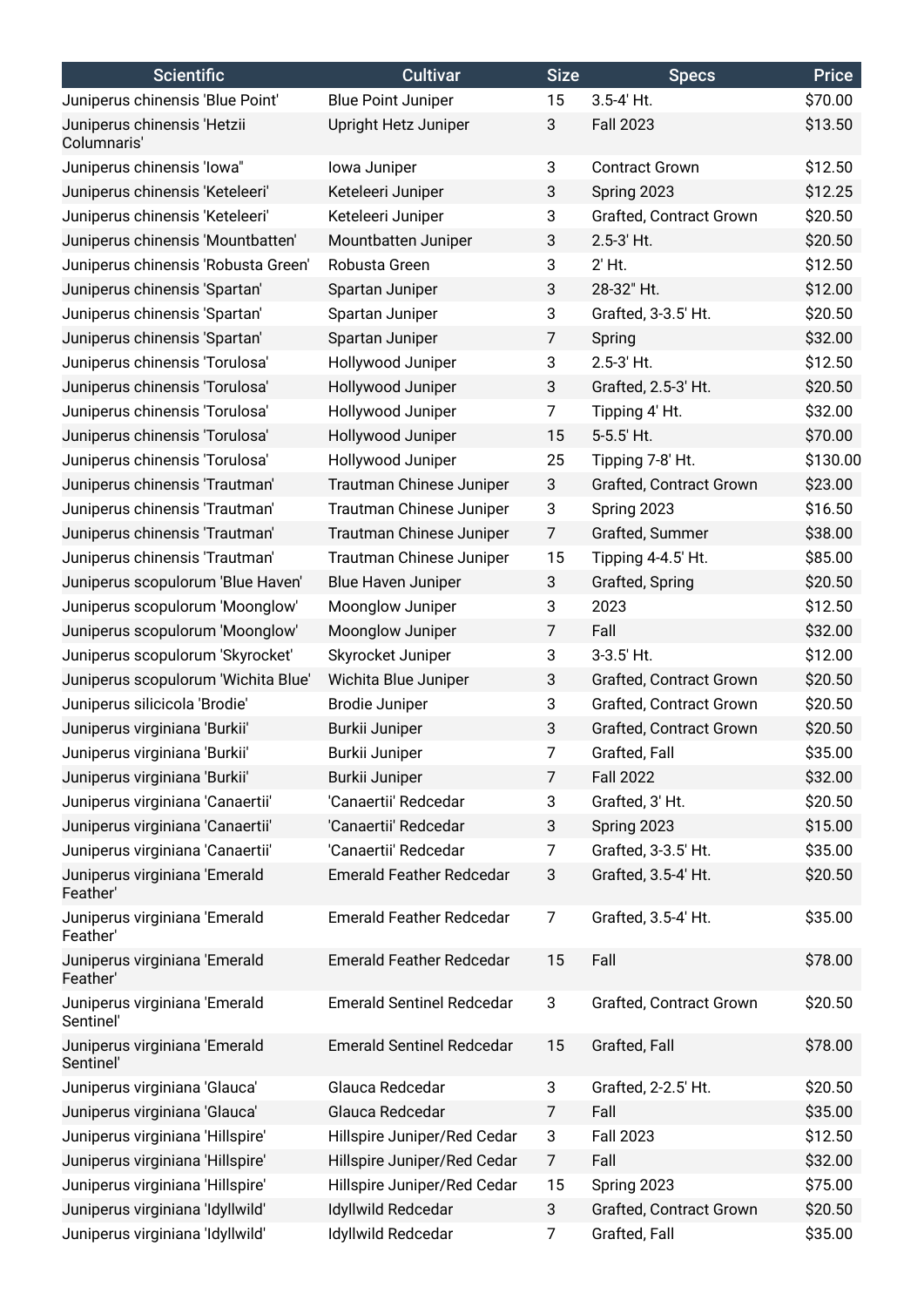| <b>Scientific</b>                                        | <b>Cultivar</b>                                    | <b>Size</b>    | <b>Specs</b>                          | <b>Price</b> |
|----------------------------------------------------------|----------------------------------------------------|----------------|---------------------------------------|--------------|
| Juniperus virginiana 'Taylor'                            | <b>Taylor Juniper</b>                              | 3              | Grafted, Contract Grown, Fall<br>2023 | \$21.50      |
| Juniperus virginiana 'Taylor'                            | <b>Taylor Juniper</b>                              | $\overline{7}$ | Grafted, Fall 2023                    | \$40.00      |
| Juniperus virginiana 'Taylor'                            | <b>Taylor Juniper</b>                              | 15             | Grafted, Late Summer / Fall           | \$85.00      |
| Juniperus virginiana 'Taylor'                            | <b>Taylor Juniper</b>                              | 25             | Fall                                  | \$165.00     |
| Juniperus x 'J.N. Select Blue'                           | Star Power(TM) Juniper                             | 3              | 3' Ht.                                | \$15.00      |
| Juniperus x 'J.N. Select Blue'                           | Star Power(TM) Juniper                             | 3              | Grafted, 2.5-3' Ht.                   | \$20.50      |
| Juniperus x 'J.N. Select Blue'                           | Star Power(TM) Juniper                             | $\overline{7}$ | 4.5-5' Ht.                            | \$35.00      |
| Juniperus x 'J.N. Select Blue'                           | Star Power(TM) Juniper                             | 15             | Tipping 6' Ht.                        | \$75.00      |
| Lagerstroemia 'Acoma'                                    | Acoma Crapemyrtle                                  | $\mathbf{1}$   | 18" Ht., .25" Cal.                    | \$3.90       |
| Lagerstroemia 'Biloxi'                                   | <b>Biloxi Crapemyrtle</b>                          | $\mathbf{1}$   | 24" Ht., .25" Cal.                    | \$3.90       |
| Lagerstroemia 'Catawba'                                  | Catawba Crapemyrtle                                | $\mathbf{1}$   | 18" Ht.                               | \$3.90       |
| Lagerstroemia 'Hopi'                                     | Hopi Crapemyrtle                                   | $\mathbf{1}$   | 24" Ht., .5" Cal.                     | \$3.90       |
| Lagerstroemia 'Miami'                                    | Miami Crapemyrtle                                  | $\mathbf{1}$   | 18-24" Ht., .5" Cal.                  | \$3.90       |
| Lagerstroemia 'Muskogee'                                 | Muskogee Crapemyrtle                               | 1              | 18" Ht., .25" Cal.                    | \$3.90       |
| Lagerstroemia 'Natchez'                                  | Natchez Crapemyrtle                                | $\mathbf{1}$   | 18" Ht., .25" Cal.                    | \$3.90       |
| Lagerstroemia 'Sarah's Favorite'                         | Sarah's Favorite Crapemyrtle                       | 1              | 30" Ht., .75" Cal.                    | \$3.90       |
| Lagerstroemia 'Sioux'                                    | Sioux Crapemyrtle                                  | 1              | 18-24" Ht., .5" Cal.                  | \$3.90       |
| Lagerstroemia 'Tonto'                                    | <b>Tonto Crapemyrtle</b>                           | 1              | 24-30" Ht., .5" Cal.                  | \$3.90       |
| Lagerstroemia 'Tuscarora'                                | Tuscarora Crapemyrtle                              | $\mathbf{1}$   | 14-16" Ht., .25" Cal.                 | \$3.90       |
| Lagerstroemia 'Tuskegee'                                 | Tuskegee Crapemyrtle                               | 1              | 30" Ht., .5" Cal.                     | \$3.90       |
| Lagerstroemia 'Twilight'                                 | Twilight(R) Crapemyrtle                            | $\mathbf{1}$   | 18-20" Ht., .25" Cal.                 | \$3.90       |
| Lagerstroemia Dynamite(R)<br>PP#10296                    | Dynamite(R) Crapemyrtle                            | 1              | 18-24" Ht., .25" Cal.                 | \$4.50       |
| Lagerstroemia Red Rocket(R)<br>PP#11342                  | Red Rocket(R) Crapemyrtle                          | $\mathbf{1}$   | Summer                                | \$4.50       |
| Lagerstroemia Rhapsody in Pink(R)<br>PP#11616            | Rhapsody in Pink(R)<br>Crapemyrtle                 | 1              | 16-18" Ht., .5" Cal.                  | \$4.50       |
| Lagerstroemia x 'JM1' Scarlet PPAF                       | Scarlet Crapemyrtle                                | $\mathbf{1}$   | 18" Ht., .25" Cal.                    | \$5.00       |
| Lagerstroemia x 'JM4' White<br><b>Lightning PPAF</b>     | White Lightning Crapemyrtle                        | $\mathbf{1}$   | 18-24" Ht., .5" Cal.                  | \$5.00       |
| Laterstroemia 'Lipan'                                    | Lipan Crapemyrtle                                  | $\mathbf{1}$   | 24-30" Ht., .5" Cal.                  | \$3.90       |
| Ligustrum japonicum 'Recurvifolium'                      | <b>Recurve Wavy Leaf Privet</b>                    | 1              | Spring 2023                           | \$4.25       |
| Ligustrum japonicum 'Recurvifolium'                      | <b>Recurve Wavy Leaf Privet</b>                    | 3              | 30-32" Ht.                            | \$11.00      |
| Magnolia grandiflora 'Bracken's<br>Brown Beauty' PP#5520 | <b>Bracken's Brown Beauty</b><br>Southern Magnolia | 3              | 2.5-3' Ht.                            | \$17.00      |
| Magnolia grandiflora 'Bracken's<br>Brown Beauty' PP#5520 | <b>Bracken's Brown Beauty</b><br>Southern Magnolia | 7              | 4-4.5' Ht.                            | \$34.00      |
| Magnolia grandiflora 'Bracken's<br>Brown Beauty' PP#5520 | <b>Bracken's Brown Beauty</b><br>Southern Magnolia | 15             | 5' Ht.                                | \$77.00      |
| Magnolia grandiflora 'Bracken's<br>Brown Beauty' PP#5520 | <b>Bracken's Brown Beauty</b><br>Southern Magnolia | 25             | 7-7.5' Ht. x 4' Wd.                   | \$150.00     |
| Magnolia grandiflora 'Claudia<br>Wannamaker'             | Claudia Wannamaker<br>Southern Magnolia            | 3              | Early Summer 2023                     | \$16.50      |
| Magnolia grandiflora 'Claudia<br>Wannamaker'             | Claudia Wannamaker<br>Southern Magnolia            | $\overline{7}$ | 3.5-4' Ht.                            | \$33.00      |
| Magnolia grandiflora 'D.D. Blanchard'                    | D.D. Blanchard Southern<br>Magnolia                | 3              | Late Summer 2023                      | \$16.50      |
| Magnolia grandiflora 'D.D. Blanchard'                    | D.D. Blanchard Southern<br>Magnolia                | 7              | 4-4.5' Ht.                            | \$33.00      |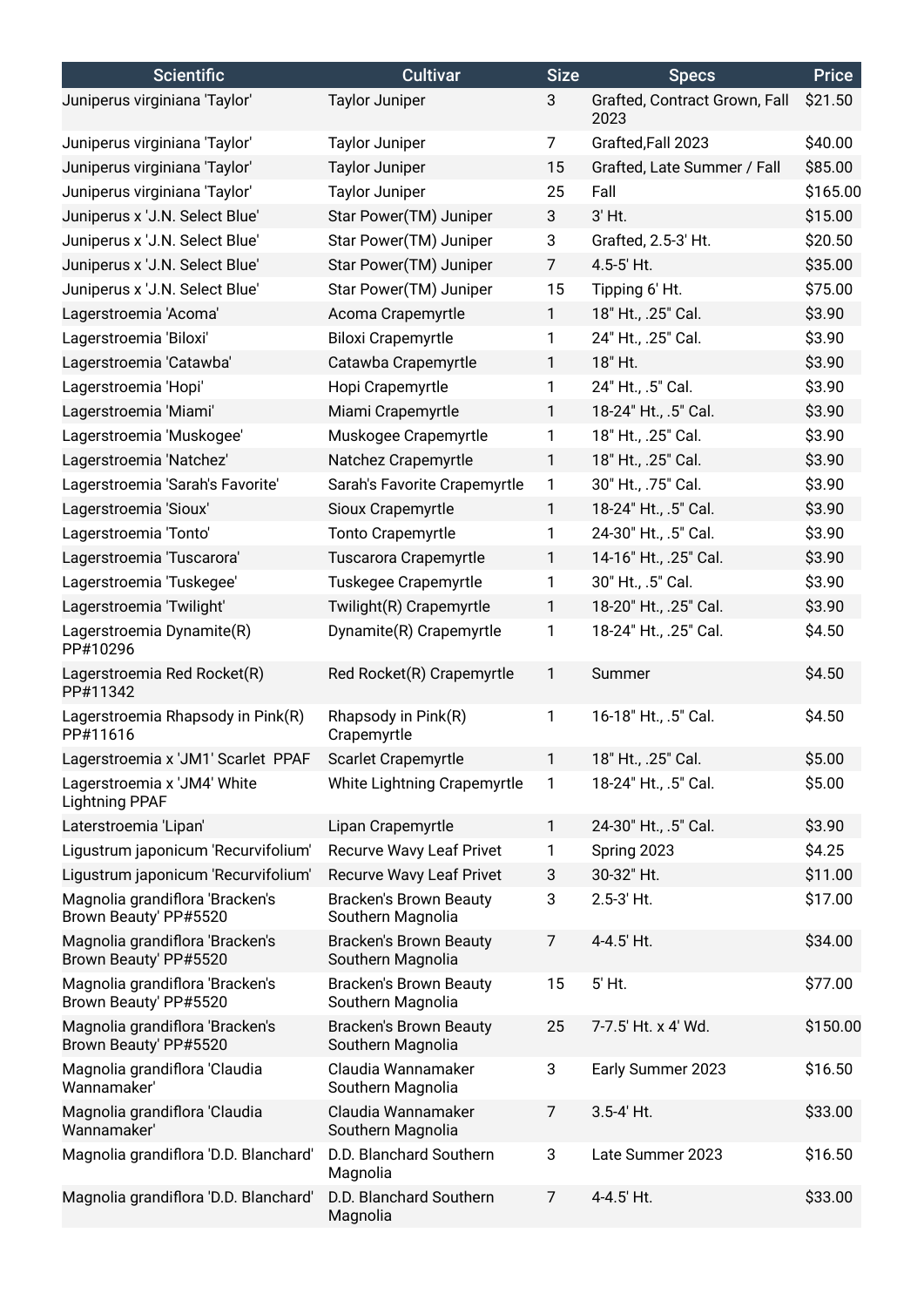| <b>Scientific</b>                                    | <b>Cultivar</b>                     | <b>Size</b>    | <b>Specs</b>                                    | <b>Price</b> |
|------------------------------------------------------|-------------------------------------|----------------|-------------------------------------------------|--------------|
| Magnolia grandiflora 'Edith Bogue'                   | Edith Bogue Southern<br>Magnolia    | 3              | <b>Fall 2023</b>                                | \$16.50      |
| Magnolia grandiflora 'Edith Bogue'                   | Edith Bogue Southern<br>Magnolia    | $\overline{7}$ | 3.5-4' Ht.                                      | \$33.00      |
| Magnolia grandiflora 'Kay Parris'                    | Kay Parris Southern Magnolia        | 3              | 2.5-3' Ht.                                      | \$17.00      |
| Magnolia grandiflora 'Kay Parris'                    | Kay Parris Southern Magnolia        | $\overline{7}$ | 3-3.5' Ht.                                      | \$33.00      |
| Magnolia grandiflora 'Kay Parris'                    | Kay Parris Southern Magnolia        | 15             | 4-5' Ht.                                        | \$77.00      |
| Magnolia grandiflora 'Little Gem'                    | Little Gem Southern Magnolia        | 3              | 2023                                            | \$16.50      |
| Magnolia grandiflora 'Little Gem'                    | Little Gem Southern Magnolia        | 7              | 3.5-4' Ht.                                      | \$32.00      |
| Magnolia grandiflora 'Little Gem'                    | Little Gem Southern Magnolia        | 15             | 4.5-5' Ht.                                      | \$75.00      |
| Magnolia grandiflora 'Little Gem'                    | Little Gem Southern Magnolia        | 25             | 7-7.5' Ht.                                      | \$150.00     |
| Magnolia grandiflora 'Victoria'                      | Victoria Southern Magnolia          | 3              | <b>Ready July</b>                               | \$16.50      |
| Magnolia grandiflora 'Victoria'                      | Victoria Southern Magnolia          | 7              | 3-3.5' Ht.                                      | \$33.00      |
| Magnolia grandiflora Alta(R)<br>PP#11612             | Alta(R) Southern Magnolia           | 3              | Summer                                          | \$17.50      |
| Magnolia grandiflora Alta(R)<br>PP#11612             | Alta(R) Southern Magnolia           | $\overline{7}$ | Early Summer 2023                               | \$34.00      |
| Magnolia grandiflora Teddy Bear(R)<br>PP#13049       | Teddy Bear(R) Southern<br>Magnolia  | 3              | Summer 2023                                     | \$19.00      |
| Magnolia grandiflora Teddy Bear(R)<br>PP#13049       | Teddy Bear(R) Southern<br>Magnolia  | $\overline{7}$ | 3-3.5' Ht.                                      | \$41.00      |
| Magnolia grandiflora Teddy Bear(R)<br>PP#13049       | Teddy Bear(R) Southern<br>Magnolia  | 15             | Late Summer / Fall                              | \$85.00      |
| Magnolia grandiflora Teddy Bear(R)<br>PP#13049       | Teddy Bear(R) Southern<br>Magnolia  | 25             | 5.5' Ht.                                        | \$170.00     |
| Magnolia virginiana                                  | Sweetbay Magnolia                   | 3              | <b>Conservation Grade 3-4'</b><br>Ht., .75" Cal | \$10.00      |
| Magnolia virginiana                                  | Sweetbay Magnolia                   | 7              | Conservation Grade 4-5' Ht.,<br>1" Cal.         | \$20.00      |
| Magnolia virginiana 'Northern Belle'                 | Northern Belle Sweetbay<br>Magnolia | 7              | Multistem, 3 canes, Late<br>Summer              | \$36.00      |
| Magnolia virginiana 'Northern Belle'                 | Northern Belle Sweetbay<br>Magnolia | 15             | Multistem / Fall                                | \$77.00      |
| Magnolia virginiana 'Northern Belle'                 | Northern Belle Sweetbay<br>Magnolia | 25             | Multistem / Fall                                | \$140.00     |
| Magnolia virginiana Moonglow(R)<br>PP#12065          | Moonglow(R) Sweetbay<br>Magnolia    | 7              | Multistem / Fall                                | \$36.00      |
| Magnolia virginiana Moonglow(R)<br>PP#12065          | Moonglow(R) Sweetbay<br>Magnolia    | 15             | Multistem / Fall                                | \$77.00      |
| Magnolia virginiana Moonglow(R)<br>PP#12065          | Moonglow(R) Sweetbay<br>Magnolia    | 25             | Multistem / Fall                                | \$140.00     |
| Magnolia x 'Stellar Ruby' PP#29778<br>P <sub>2</sub> | Magnolia Stellar Ruby               | 3              | 2023                                            | \$16.50      |
| Magnolia x 'Stellar Ruby' PP#29778<br>P <sub>2</sub> | Magnolia Stellar Ruby               | $\overline{7}$ | 3-4' Ht.                                        | \$36.00      |
| Magnolia x 'Stellar Ruby' PP#29778<br>P <sub>3</sub> | Magnolia Stellar Ruby               | 15             | Fall                                            | \$77.00      |
| Myrica cerifera                                      | Southern Wax Myrtle                 | 3              | 20-24"Ht.                                       | \$10.50      |
| Osmanthus fragrans                                   | Fragrant Tea Olive                  | 3              | Spring 2023                                     | \$11.50      |
| Osmanthus heterophyllus 'Goshiki'                    | Goshiki False Holly                 | 3              | 13-18" Ht.                                      | \$17.00      |
| Osmanthus heterophyllus 'Gulftide'                   | <b>Gulftide False Holly</b>         | $\mathbf{1}$   | 6-8" x 6-8"                                     | \$4.35       |
| Osmanthus heterophyllus 'Gulftide'                   | <b>Gulftide False Holly</b>         | 3              | Spring 2023                                     | \$12.00      |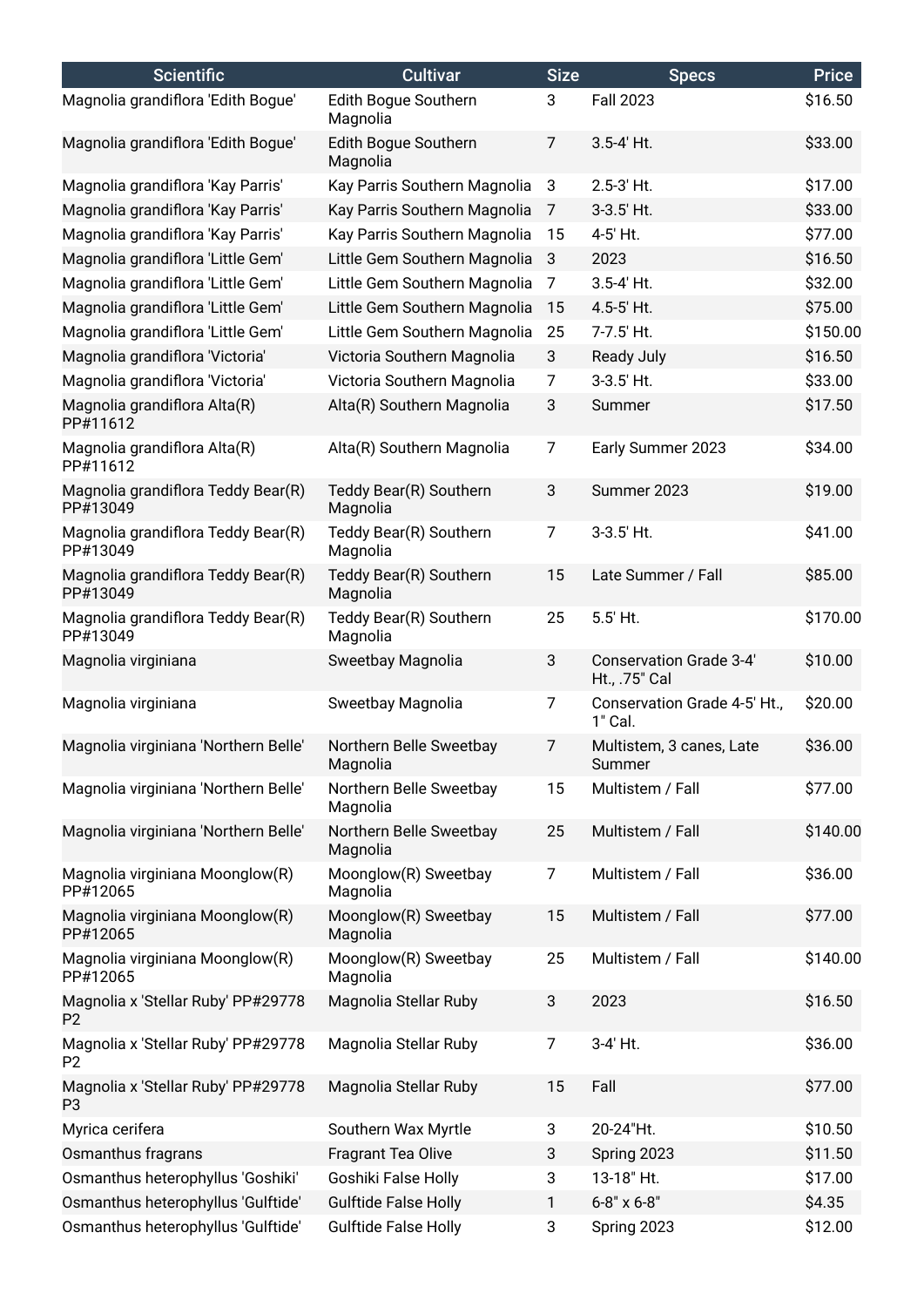| <b>Scientific</b>                                 | <b>Cultivar</b>                          | <b>Size</b>    | <b>Specs</b>                                        | <b>Price</b> |
|---------------------------------------------------|------------------------------------------|----------------|-----------------------------------------------------|--------------|
| Osmanthus x fortunei                              | Fortune's Osmanthus                      | 3              | 22-26" Ht.                                          | \$11.75      |
| Osmanthus x fortunei                              | Fortune's Osmanthus                      | 7              | Late Summer                                         | \$32.00      |
| Osmanthus x fortunei 'Fruitlandii'                | Fruitlandii Fortune's<br>Osmanthus       | 1              | 14-16"Ht.                                           | \$4.00       |
| Osmanthus x fortunei 'Fruitlandii'                | Fruitlandii Fortune's<br>Osmanthus       | 3              | 20-24" Ht.                                          | \$11.75      |
| Osmanthus x fortunei 'San Jose'                   | San Jose Fortune's<br>Osmanthus          | 3              | 20-24" Ht.                                          | \$11.75      |
| Osmanthus x fortunei 'San Jose'                   | San Jose Fortune's<br>Osmanthus          | 7              | Late Summer                                         | \$32.00      |
| Pinus thunbergii                                  | Japanese Black Pine                      | 3              | 2-2.5' Ht.                                          | \$12.50      |
| Quercus bicolor                                   | Swamp White Oak                          | $\overline{7}$ | 5-5.5' Ht., 1" Cal.                                 | \$20.00      |
| Quercus lyrata                                    | Overcup Oak                              | 7              | 5-6' Ht.; .75-1" Cal.,<br><b>Conservation Grade</b> | \$23.00      |
| Quercus nuttallii                                 | <b>Nuttall Oak</b>                       | $\overline{7}$ | 6-7' Ht., .75-1" Cal.<br><b>Conservation Grade</b>  | \$18.00      |
| Quercus palustris                                 | Pin Oak                                  | $\overline{7}$ | Fall                                                | \$27.00      |
| Quercus phellos                                   | <b>Willow Oak</b>                        | $\overline{7}$ | 5-6' Ht.; .75-1" Cal.,                              | \$27.00      |
| Quercus shumardii                                 | Shumard Oak                              | $\overline{7}$ | 5.5-6' Ht.; .75" Cal.,<br><b>Conservation Grade</b> | \$18.00      |
| Quercus virginiana                                | Live Oak                                 | 7              | 5.5-6.5' Ht.;.75-1" Cal.                            | \$30.00      |
| Ternstroemia gymnanthera                          | Japanese Cleyera                         | $\mathbf{1}$   | Spring                                              | \$4.00       |
| Thuja occidentalis 'American Pillar'<br>PP# 20209 | American Pillar Eastern<br>Arborvitae    | 3              | Summer / Fall 2023                                  | \$17.00      |
| Thuja occidentalis 'American Pillar'<br>PP# 20209 | American Pillar Eastern<br>Arborvitae    | $\overline{7}$ | Tipping 4-4.5' Ht.                                  | \$37.00      |
| Thuja occidentalis 'American Pillar'<br>PP# 20209 | American Pillar Eastern<br>Arborvitae    | 15             | 2023                                                | \$78.00      |
| Thuja occidentalis 'Degroot's Spire'              | Degroot's Spire Eastern<br>Arborvitae    | 3              | 3' Ht.                                              | \$12.50      |
| Thuja occidentalis 'Degroot's Spire'              | Degroot's Spire Eastern<br>Arborvitae    | $\overline{7}$ | 3.5-4' Ht.                                          | \$32.00      |
| Thuja occidentalis 'Degroot's Spire'              | Degroot's Spire Eastern<br>Arborvitae    | 15             | 5' Ht.                                              | \$75.00      |
| Thuja occidentalis 'Emerald'                      | <b>Emerald Arborvitae</b>                | 3              | 24-26" Ht.                                          | \$12.50      |
| Thuja occidentalis 'Emerald'                      | <b>Emerald Arborvitae</b>                | 7              | 30-36" Ht.                                          | \$32.00      |
| Thuja occidentalis 'Emerald'                      | <b>Emerald Arborvitae</b>                | 15             | 3.5' Ht.                                            | \$75.00      |
| Thuja occidentalis 'Holmstrup'                    | Holmstrup Eastern Arborvitae             | $\mathbf{3}$   | 16-18" Ht.                                          | \$12.00      |
| Thuja occidentalis 'Nigra'                        | Dark Green Eastern<br>Arborvitae         | 3              | Open at Base                                        | \$8.00       |
| Thuja plicata 'Green Giant'                       | <b>Green Giant Western</b><br>Arborvitae | 3              | Summer 2023                                         | \$11.00      |
| Thuja plicata 'Green Giant'                       | <b>Green Giant Western</b><br>Arborvitae | 5              | Tipping 4-4.5' Ht.                                  | \$28.00      |
| Thuja plicata 'Green Giant'                       | <b>Green Giant Western</b><br>Arborvitae | 7              | Fall                                                | \$30.00      |
| Thuja plicata 'Green Giant'                       | <b>Green Giant Western</b><br>Arborvitae | 15             | Summer                                              | \$67.00      |
| Thuja plicata 'Green Giant'                       | <b>Green Giant Western</b><br>Arborvitae | 25             | Tipping 7-8' Ht. x 3.5-4' Wd.                       | \$130.00     |
| Thuja plicata 'Green Giant'                       | <b>Green Giant Western</b><br>Arborvitae | 25             | Grade #2, Light at Base                             | \$95.00      |